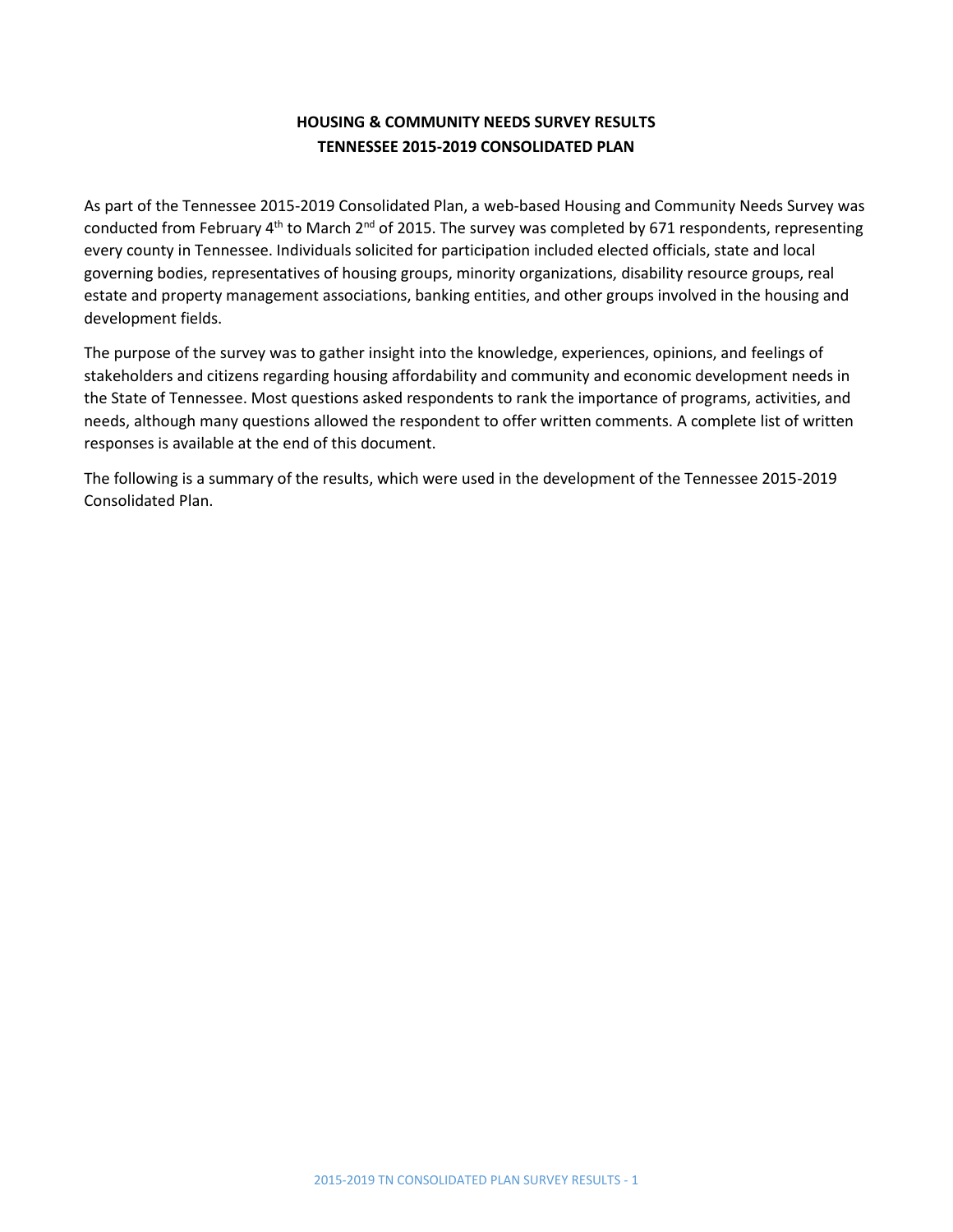### Which best describes you or the organization that you represent? Please check all that apply.



- **Tennessee Resident**
- **Non-profit Organization**
- State Government
- **Housing Provider or Developer**
- **Lender or Realtor**
- Public Housing Authority
- **City or County Mayor**
- **Local Government**
- Business Owner
- Development District
- **Economic or Community Development** Organization
- Regional Planning Commission
- **Other Elected Official**

Of the 671 survey respondents, 38.3 percent (257 respondents) were "Tennessee Residents". The second largest group of respondents was "Non-Profit Organization" at 32.0 percent (215 respondents), followed by "State Government" at 10.6 percent (71 respondents) then "Housing Provider or Developer" at 10.3 percent (69 respondents). Note that 9.1 percent of respondents were elected officials, 8.2 percent "City of County Mayor" (55 respondents) and 0.9 percent "Other Elected Official" (6 respondents).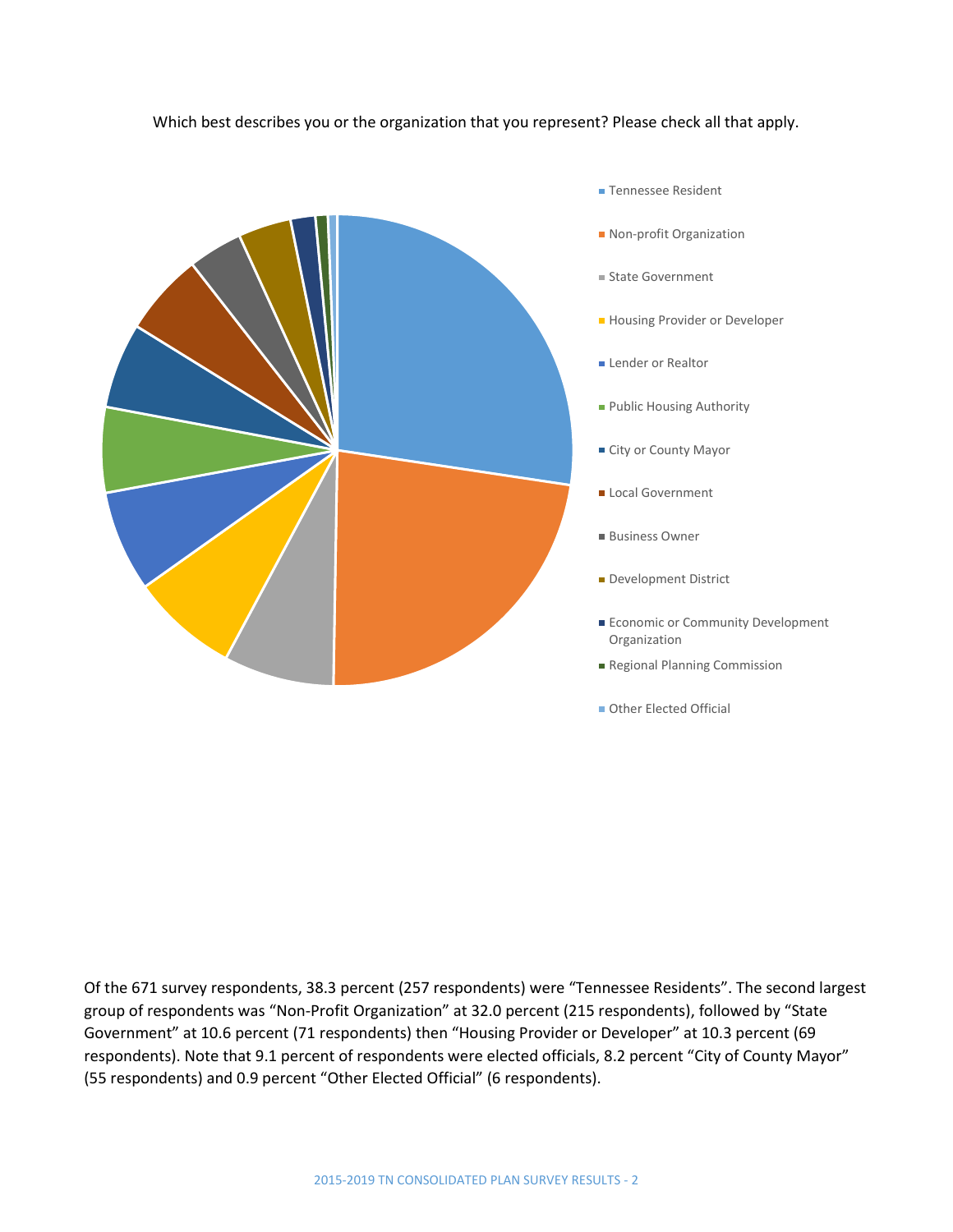In order to help us better understand your responses and meet regional needs, please tell us the name of the county in which you reside. If you are completing this on behalf of an organization and/or your service area goes beyond one county, please select all that apply.

**All All All Andrews** 

| Davidson         | $\blacksquare$ Knox | ■ Shelby             | Statewide       | ■ Hamilton          | · Williamson      | ■ Madison       |
|------------------|---------------------|----------------------|-----------------|---------------------|-------------------|-----------------|
| ■ Weakley        | ■ Roane             | ■ Washington ■ Obion |                 | ■ Carroll           | Gibson            | Anderson        |
| <b>Bradley</b>   | • McMinn            | <b>Sumner</b>        | <b>Dyer</b>     | ■ Henry             | • Decatur         | ■ McNairy       |
| ■ Fayette        | ■ Hawkins           | ■ Henderson          | ■ Benton        | <b>Blount</b>       | ■ Hardin          | Lake            |
| ■ Haywood        | ■ Putnam            | $\blacksquare$ Rhea  | <b>Sullivan</b> | ■ Chester           | ■ Crockett        | Grundy          |
| Hardeman         | Loudon              | ■ Morgan             | ■ Sevier        | ■ Tipton            | ■ Carter          | ■ Meigs         |
| ■ Monroe         | • Maury             | Polk                 | <b>Bledsoe</b>  | Lauderdale          | • Marion          | ■ Rutherford    |
| Greene           | ■ Sequatchie        | <b>Unicoi</b>        | ■ Hamblen       | Union               | Cumberland DeKalb |                 |
| <b>Jefferson</b> | • Robertson         | ■ Scott              | ■ Warren        | ■ Wilson            | ■ Campbell        | ■ Dickson       |
| Grainger         | Montgomery Cheatham |                      | ■ Claiborne     | $\blacksquare$ Clay | ■ Fentress        | <b>Overton</b>  |
| ■ White          | Giles               | ■ Jackson            | <b>Johnson</b>  | Macon               | Cannon            | ■ Cocke         |
| ■ Hancock        | ■ Houston           | ■ Humphreys          | ■ Pickett       | ■ Smith             | ■ Hickman         | <b>Lawrence</b> |
| <b>Lewis</b>     | ■ Bedford           | ■ Van Buren          | ■ Coffee        | ■ Franklin          | ■ Marshall        | ■ Perry         |
| ■ Stewart        | ■ Trousdale         | ■ Wayne              | Lincoln         | ■ Moore             |                   |                 |

Davidson County had the largest percent of survey respondents at 19.1 percent (126 respondents), followed by Knox County and Shelby County which tied at 9.6 percent of survey respondents (each having 63 survey respondents). There were 37 respondents (5.6 percent) with a statewide service area. For CDBG nonentitlement counties, Hamilton County had the largest number of respondents (36 respondents), followed by Williamson County (33 respondents), then Madison County (32 respondents) and Weakley County (32 respondents). In total, 86.4 percent of survey respondents were from CDBG non-entitlement counties.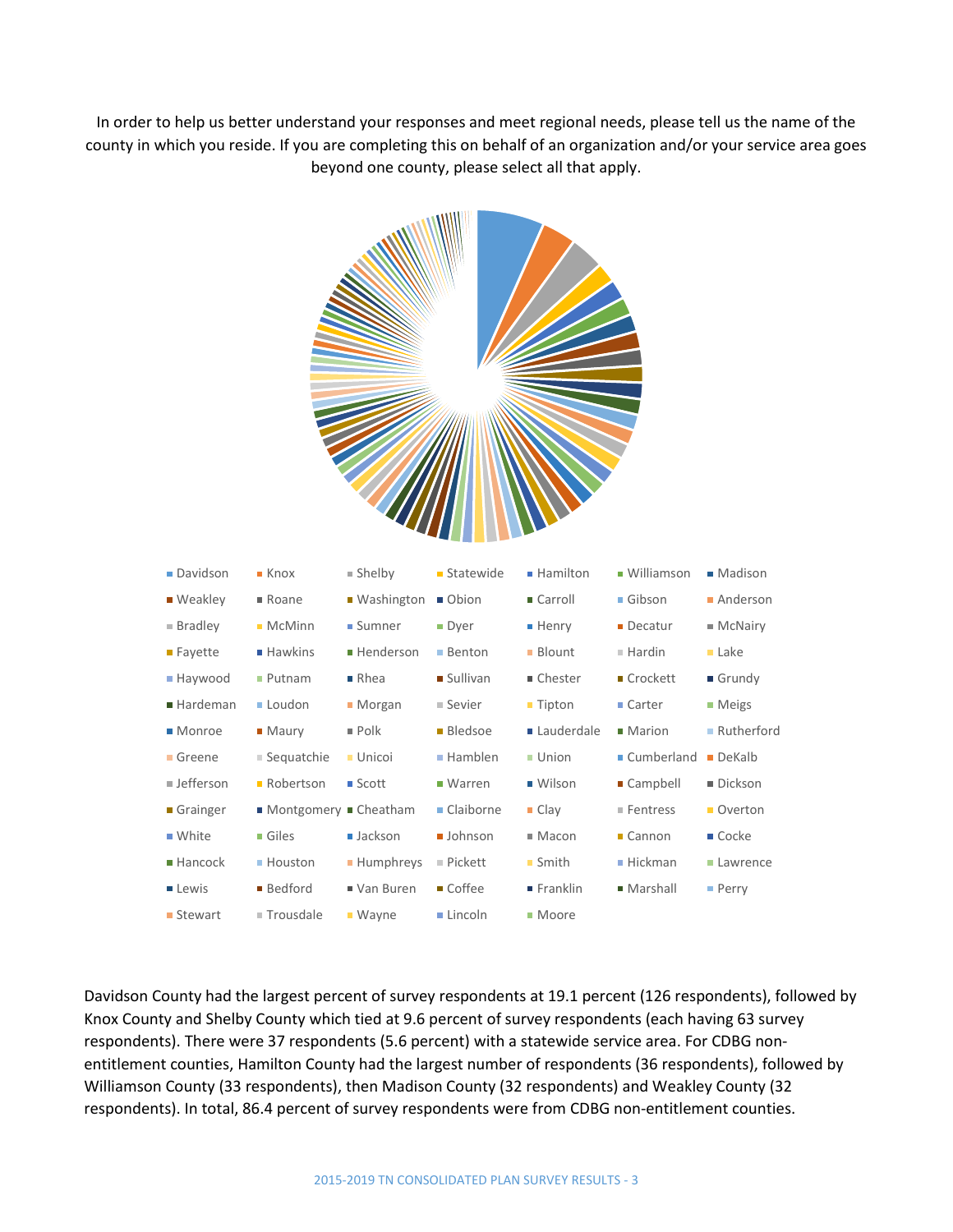### **TENNESSEE COMMUNITY DEVELOPMENT BLOCK GRANTS**



Please tell us how important each of the following activities is to you:

When asked about the importance of CDBG activities, "Community Livability" ranked highest in the "Very Important" category (440 respondents), followed by "Housing Rehabilitation" which was chosen by 383 survey respondents. "Water and Sewer System Projects" ranked the highest in the "important" category (207 respondents), followed by "Water and Sewer Line Extensions" (202 respondents).

City and County Mayors rely heavily on the CDBG funds to address a wide range of community development needs. Many communities in Tennessee utilize other funding sources to support affordable housing development and rehabilitation, leaving CDBG funds for infrastructure and other community needs. When asked about the importance of CDBG activities, "Water and Sewer System Projects" ranked highest in the "Very Important" category by City and County Mayors (39 respondents). "Community Livability" ranked as the second highest program in the "Very Important" category among City and County Mayors (36 respondents).

Non-entitlement jurisdictions are communities designated by HUD to be eligible to apply for CDBG funds from the State of Tennessee. Survey respondents within non-entitlement counties chose "Community Livability" the most in the "Very Important" category (302 respondents). "Housing Rehabilitation" ranked as the second highest program in the "Very Important" category among non-entitlement jurisdictions (268 respondents).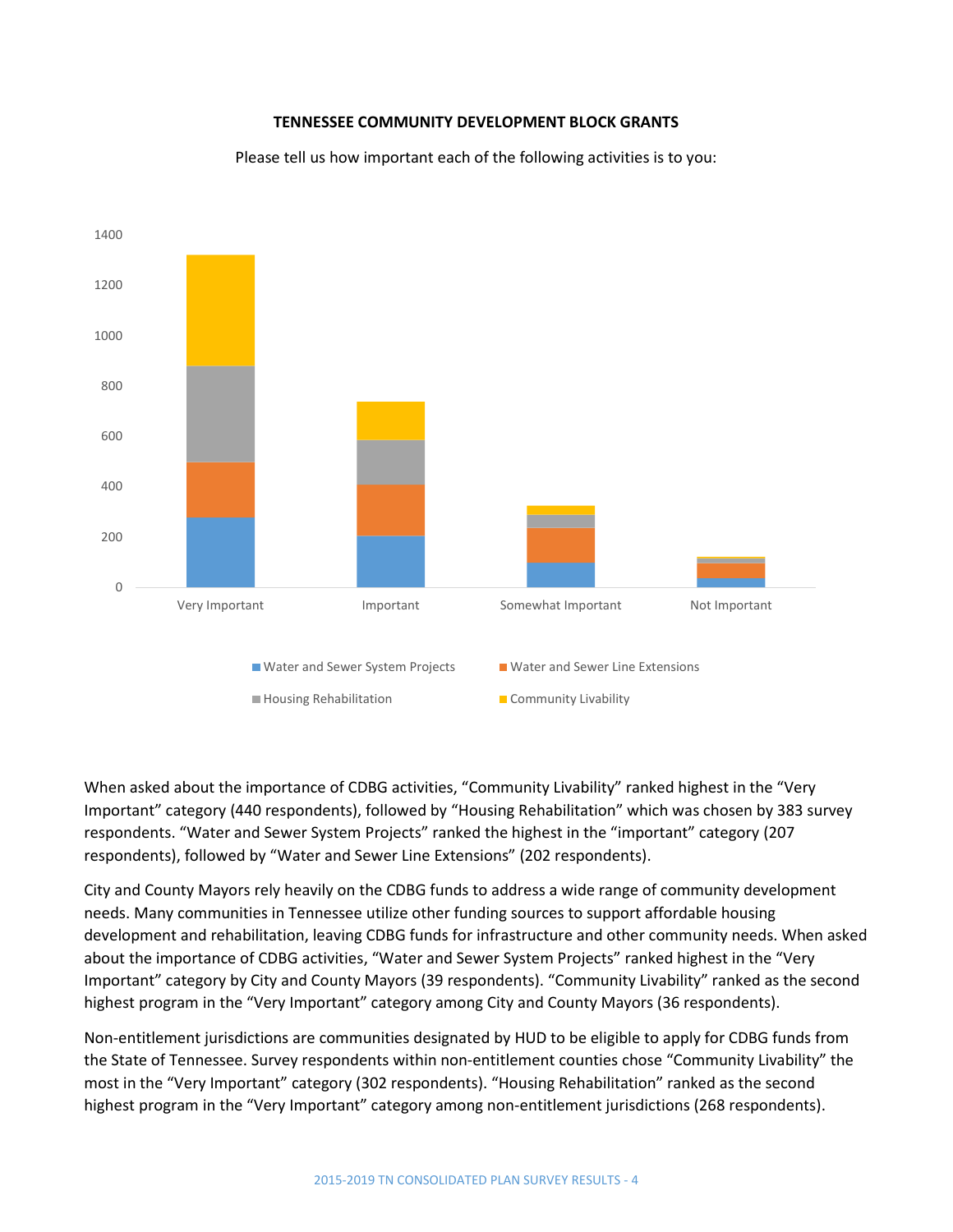### **NEW COMMUNITY DEVELOPMENT BLOCK GRANT PROGRAMS**

*Tennessee Department of Economic and Community Development recently implemented new programs and are considering new programs to be funded through CDBG including a Neighborhood Revitalization Program (housing, sidewalk, commercial façade, and water and sewer system improvements with one grant), Commercial Façade program (rehab the facades of commercial buildings in Main Street and TN Downtown communities), Microenterprise program (provide assistance to businesses with five or fewer employees to help the businesses expand), and Brownfield Redevelopment program (assist communities in redeveloping brownfields).*



### Please tell us how likely you would be to use these programs:

When asked how likely respondents would use the new CDBG programs, survey respondents chose "Neighborhood Revitalization Program" the most for the "Very Likely" category (317 respondents). The program ranked second highest for the "Very Likely" category was the "Commercial Façade Program" (121 respondents), followed by the "Microenterprise Program" (107 respondents). Of the survey respondents that answered this question, most selected they would "Possibly" use the "Commercial Façade Program" (203 respondents), followed by the "Microenterprise Program" (200 respondents). Note that 31 respondents chose "Does Not Apply" for this question.

The City and County Mayors that completed this survey chose the "Neighborhood Revitalization Program" the most for the "Very Likely" category (26 respondents), followed by the "Commercial Façade Program" (23 respondents).

Non-entitlement jurisdictions are communities designated by HUD to be eligible to apply for CDBG funds from the State of Tennessee. Non-entitlement respondents chose the "Neighborhood Revitalization Program" the most for the "Very Likely" category (229), followed by the "Commercial Façade Program" (88 respondents).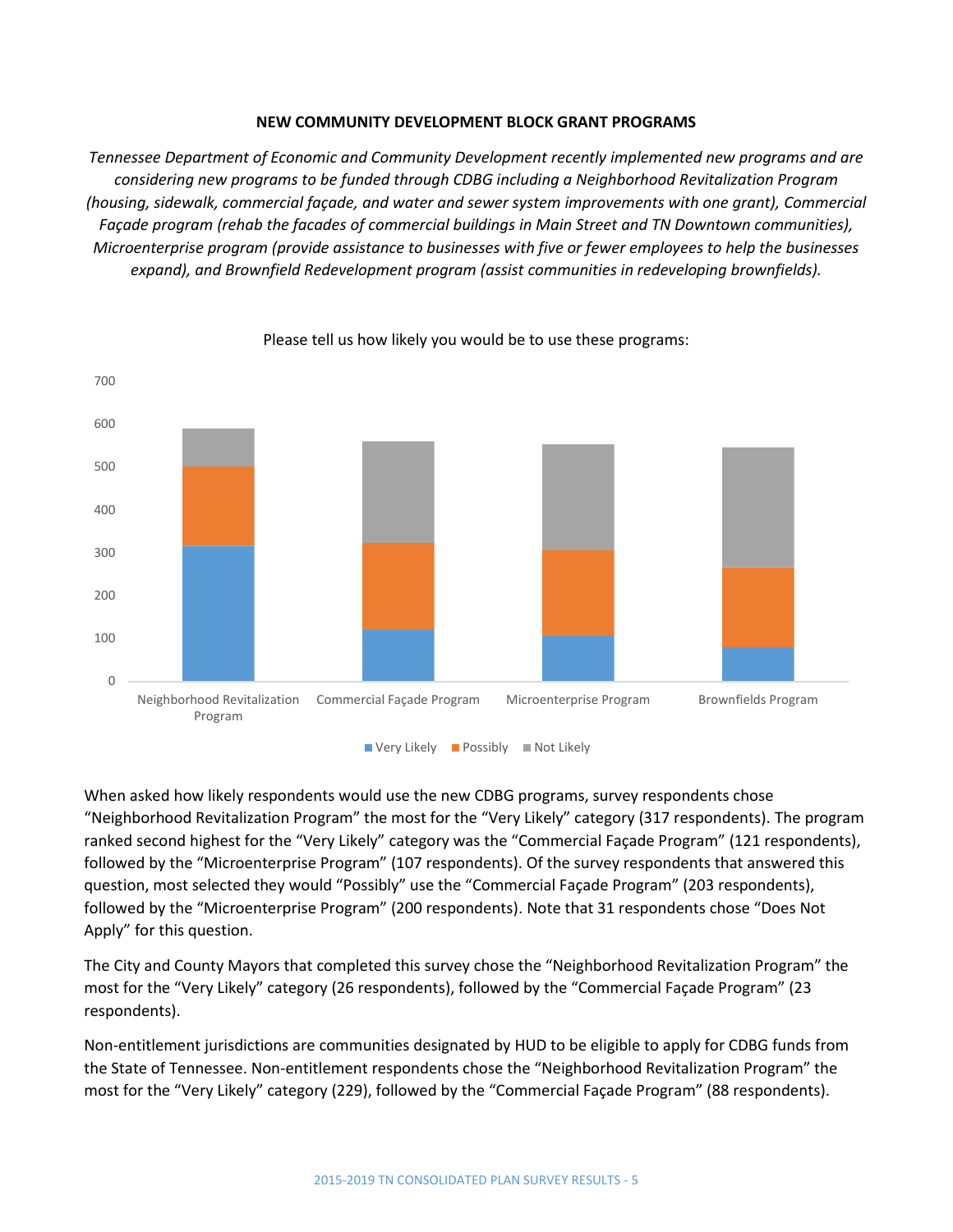### **TENNESSEE COMMUNITY DEVELOPMENT BLOCK GRANTS**

Without an increase in overall funding, how would you like to see the funding change for current Community Development Block Grant programs?



When asked about the funding amounts for current CDBG programs, "Housing Rehabilitation" ranked the highest for the "Increase Funding" category with 407 respondents, followed by "Community Livability" with 359 respondents. "Microenterprise" ranked highest in the "No Change" category (333 respondents), followed by "Commercial Façade" with 322 respondents. Most respondents chose "Water and Sewer System Projects" in the "Decrease Funding" category (123 respondents), followed by "Microenterprise" with 112 respondents.

City and County Mayors that responded to this question would most like to see an increase in CDBG funding for "Community Livability" (49 percent, 24 respondents), followed by "Water and Sewer System Projects" (39 percent, 20 respondents). City and County Mayors would like to see a decrease in CDBG funding for "Housing Rehabilitation" projects (24.5 percent, 12 respondents). This may be due to the additional funding sources available for affordable housing development and rehabilitation in Tennessee.

Non-entitlement jurisdictions are communities designated by HUD to be eligible to apply for CDBG funds from the State of Tennessee. Most non-entitlement respondents chose "Housing Rehabilitation" as the program they would like to see an increase in CDBG funding (284 respondents), followed by "Community Livability" with 243 respondents.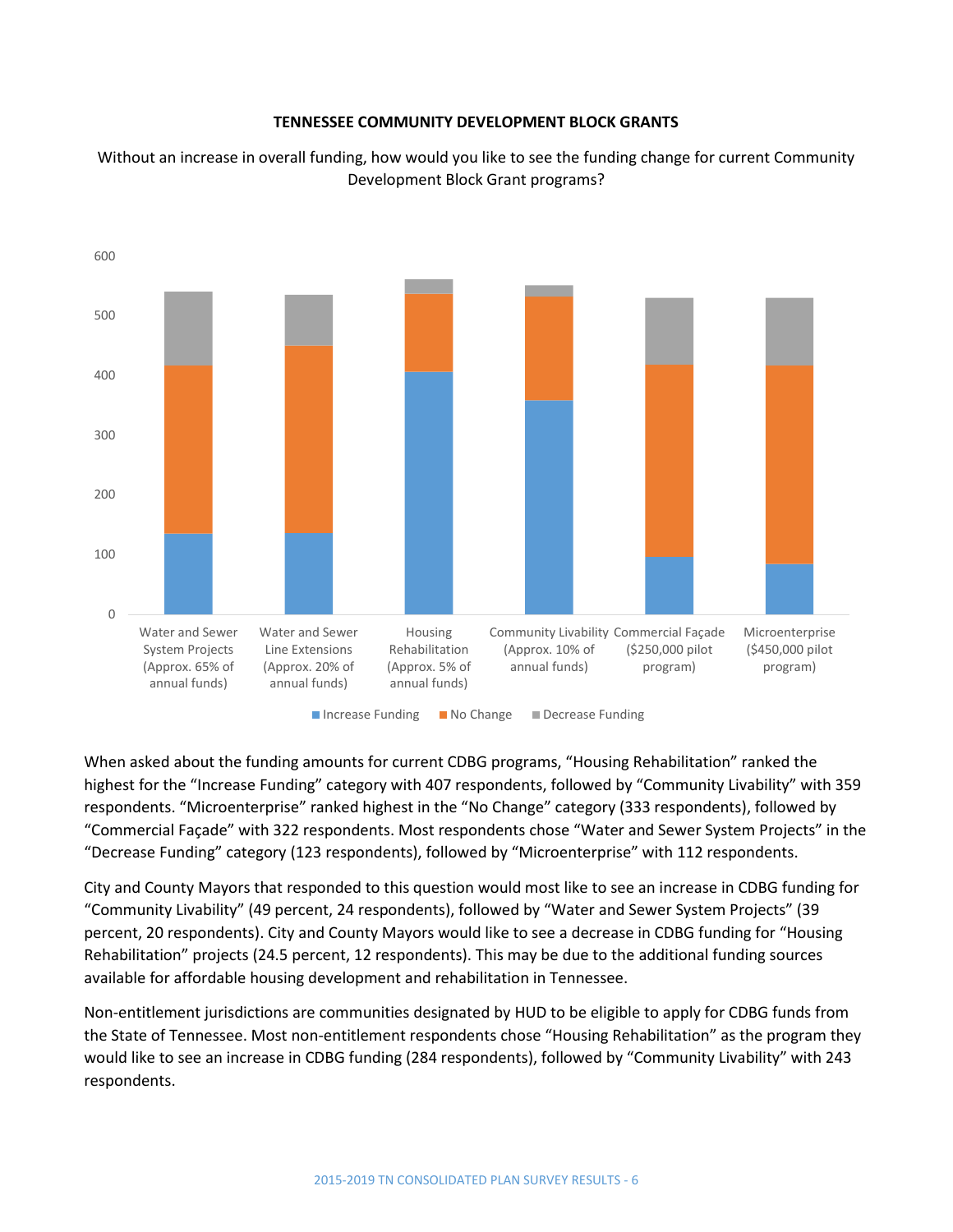## **TENNESSEE COMMUNITY DEVELOPMENT BLOCK GRANTS**

Without an increase in overall funding, how would you like to see the awarding of current CDBG projects?



When asked about the amount of funding and number of projects awarded funding in the CDBG program, without an increase in overall funding, most survey respondents chose "No Change" (200 respondents), followed by "Smaller Amounts/More Projects" (197 respondents), then "Larger Amounts/Fewer Projects" (157 respondents).

Most City and County Mayor respondents would like to see no change in the awarding of current CDBG projects (52.1 percent, 25 respondents).

Non-entitlement jurisdictions are communities designated by HUD to be eligible to apply for CDBG funds from the State of Tennessee. Non-entitlement respondents would also like to see no change in the awarding of current CDBG projects (39.7 percent, 160 respondents).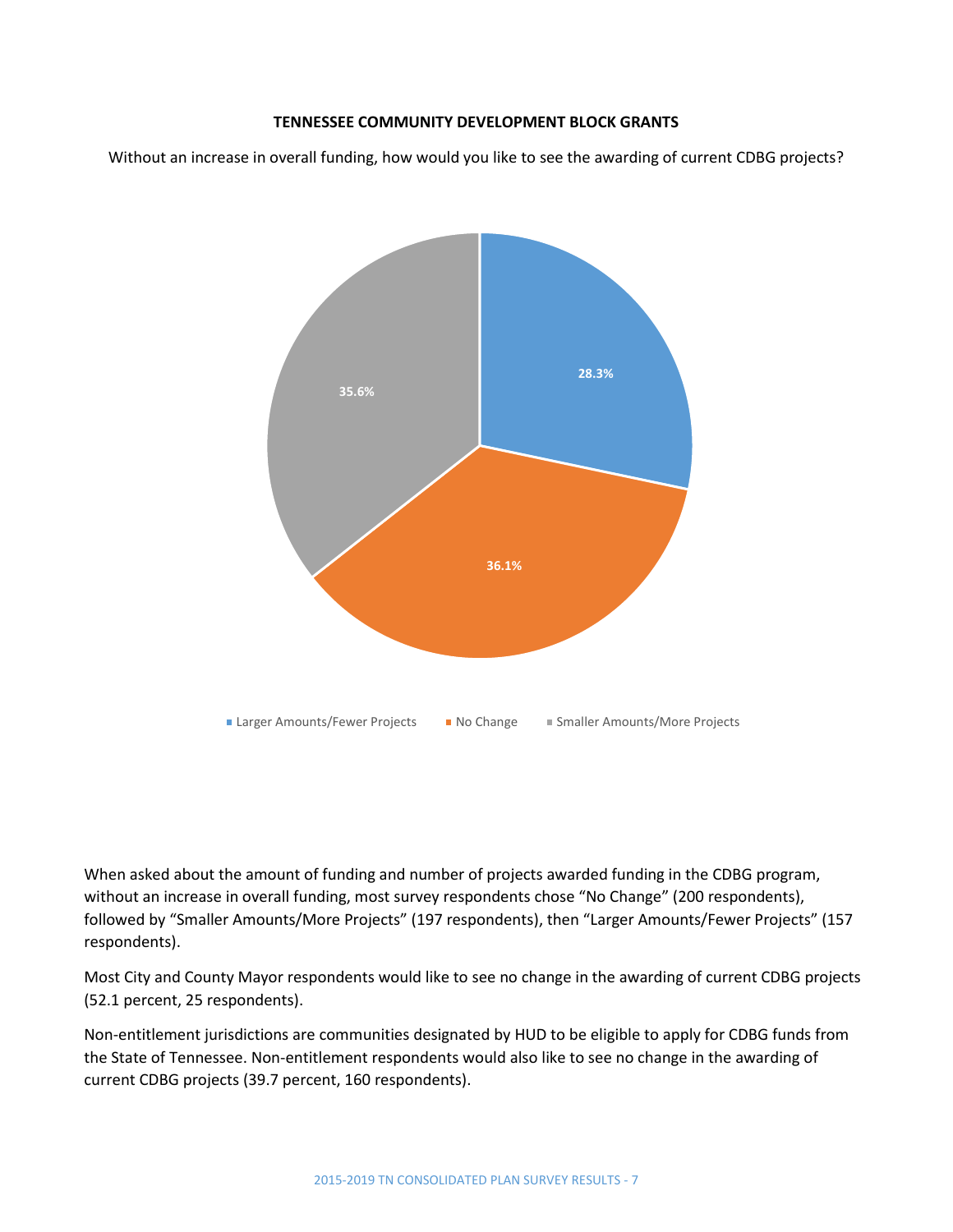### **TENNESSEE COMMUNITY DEVELOPMENT BLOCK GRANT**

*In the past, CDBG funds have been used for Economic Development Grants and Loans to purchase equipment, install infrastructure, make improvements to buildings, etc. for businesses that will create jobs and employ at least 51% low- and moderate-income people.*

Please tell us how likely you would be to use these loans and grants in the next three years.



When asked how likely respondents would use CDBG funds in the next three years, most respondents selected that they would "Possibly" use CDBG funds (164 respondents). The "Very Likely" category ranked the second highest (149 respondents). Note that 151 respondents chose "Does Not Apply" for this question.

Most City and County Mayor respondents would "Very Likely" use these loans and grants in the next three years (53.1 percent, 26 respondents), followed with 42.9 percent of City and County Mayors who would "Possibly" use these CDBG funds.

Non-entitlement jurisdictions are communities designated by HUD to be eligible to apply for CDBG funds from the State of Tennessee. Most non-entitlement respondents selected both "possibly" and "very likely" the most when asked how likely they would be to use these loans and grants in the next three years (each category 29.9 percent and 124 respondents).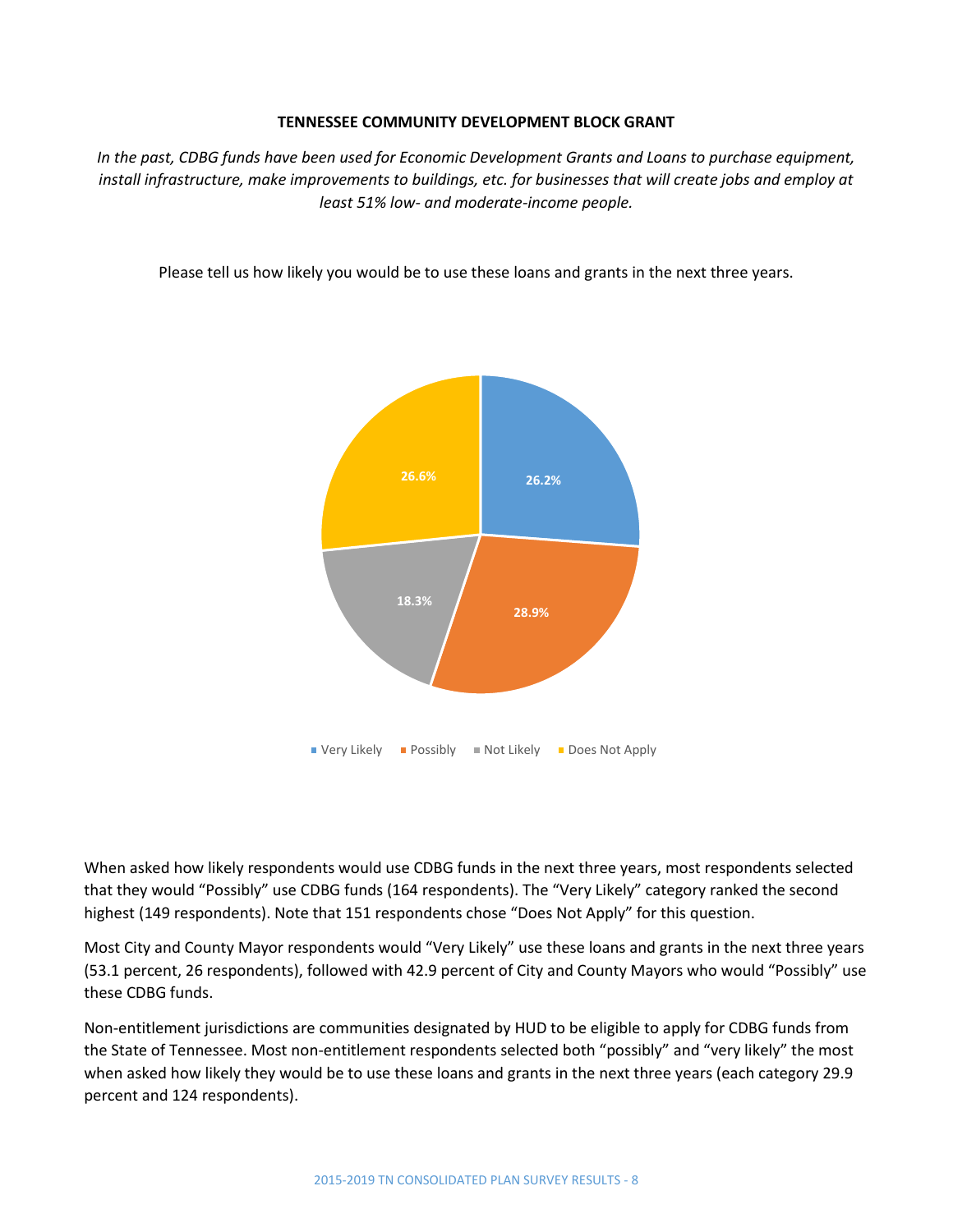#### **HOME INVESTMENT PARTNERSHIPS GRANT**

*Tennessee Housing Development Agency administers HOME Program Grants to communities – and often in partnership with local government and nonprofit groups – to increase the supply and availability of decent, affordable housing for low- and very low-income families. Federal guidelines allow HOME Program funding to be used to help renters, new home buyers, or existing homeowners.*



Please tell us how important each of the following affordable housing needs is to your community.

When asked about the importance of each affordable housing activity in their community, most respondents chose "Rehabilitation Assistance" (311 respondents), followed by "Increased Affordable Rental Housing" (290 respondents) for the "Very Important" category. For the "Important" category, most survey respondents chose "Energy Efficient Improvements" (206 respondents), followed by "Rental Housing for Persons with Disabilities" (187 respondents). Most respondents chose "Lead-Based Paint Test/Abatement" for the "Somewhat Important" category (209 respondents) and most survey respondents chose "Lead-Based Paint Test/Abatement" for the "Not Important" category (73 respondents).

Most housing provider and developer respondents chose "Increase Affordable Rental Housing" (33 respondents, 62.3 percent), followed by "Rehabilitation Assistance" (28 respondents, 52.8 percent) for the "Very Important" category. For the "Important" category, most housing providers and developers chose "Senior Housing" (25 respondents, 46.3 percent), followed by "Energy Efficient Improvements" (19 respondents, 35.9 percent).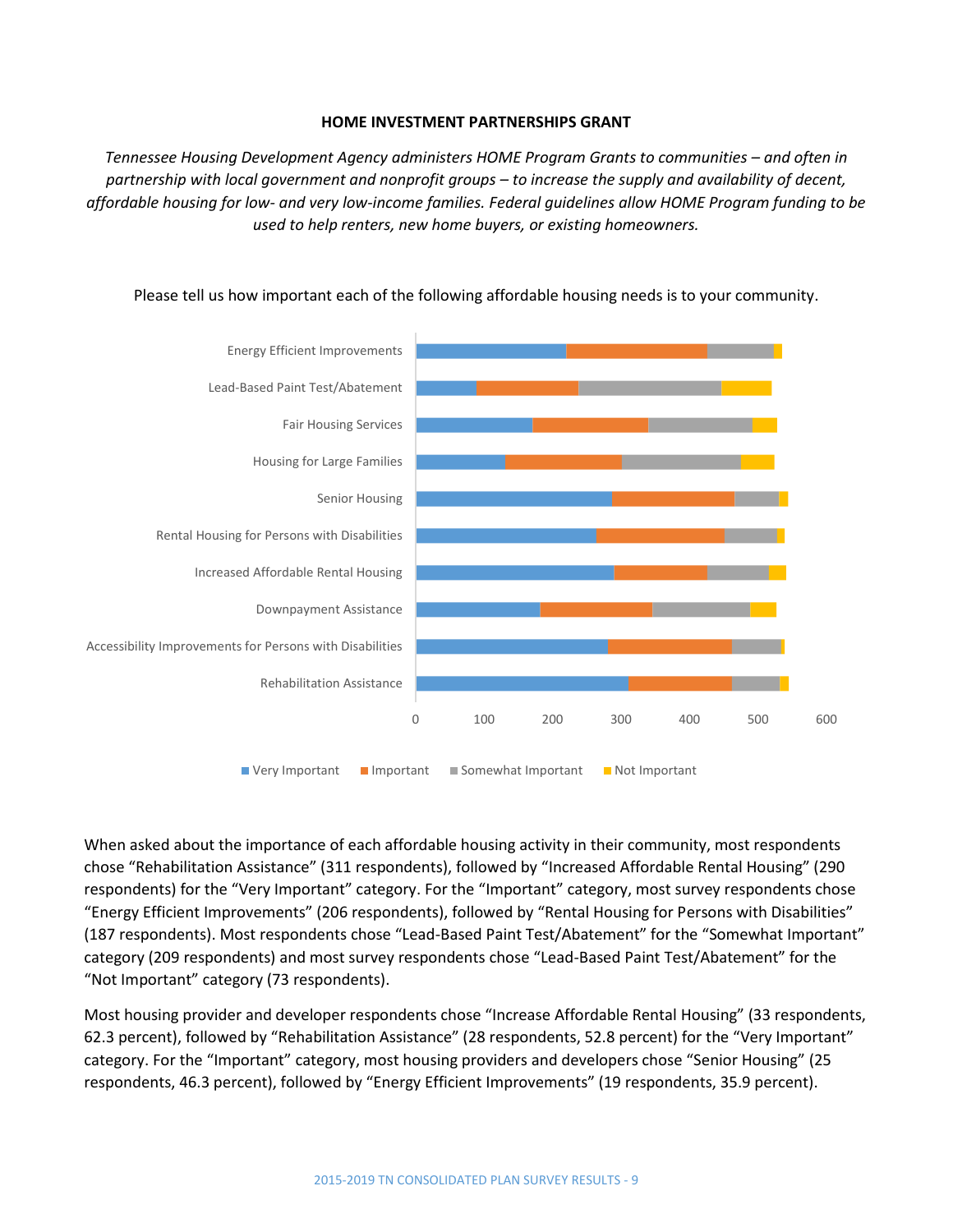#### **EMERGENCY SOLUTIONS GRANT**

*The Emergency Solutions Grant Program (ESG) provides funding to help municipalities and nonprofits provide emergency shelter, day centers, drop-in centers, and support services for homeless families and individuals. ESG funds currently support a variety of activities aimed at helping individuals and families quickly regain stability in permanent housing after experiencing homelessness or a housing crisis.*



Knowing that all of these activities work together to provide a continuum of service, please tell us how important each of the following is to you:

When asked about the importance of each ESG activity, for the "Very Important" category, most respondents chose "Prevention" (329 respondents). The second highest ranked response for the "Very Important" category was "Rapid Re-Housing" (248 respondents), followed by "Shelter Operation" (227 respondents). For the "Important" category, most respondents chose "Shelter Renovation" (213 respondents) and "Services and Shelter" ranked second in this category (211 respondents). Most respondents chose "Street Outreach" for both the "Somewhat Important" (109 respondents) and "Not Important" (41 respondents) categories.

Most respondents that provide shelter or other homeless assistance chose "Prevention" (48 respondents, 66.7 percent), followed by "Rapid Re-Housing" (42 respondents, 59.2 percent) for the "Very Important" category.

Most respondents that were currently or formerly homeless chose "Rapid Re-Housing" (19 respondents, 95 percent), followed by "Prevention" (17 respondents, 94.4 percent) for the "Very Important" category.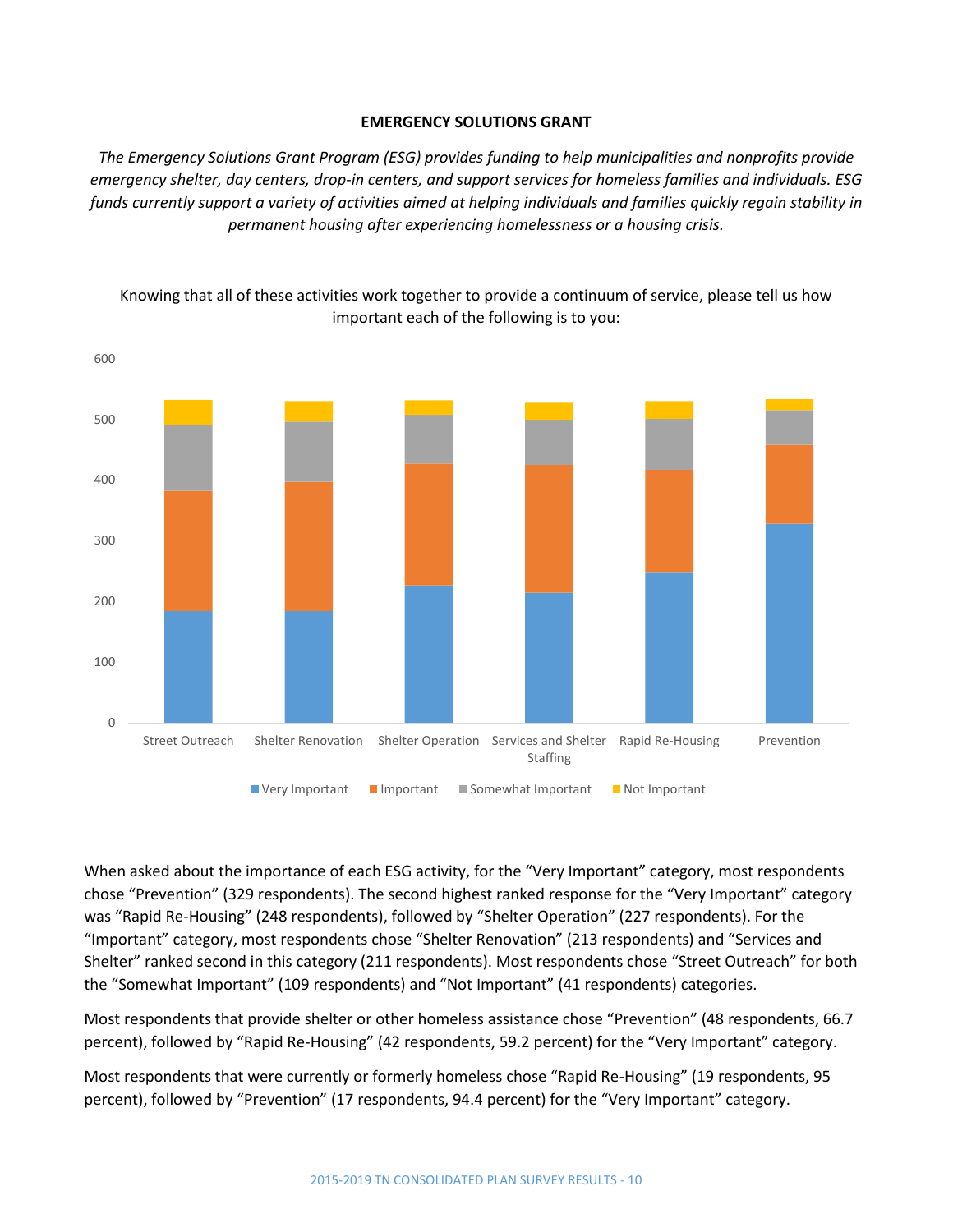### **EMERGENCY SOLUTIONS GRANT**

To help us better understand your response to the questions about the Emergency Solutions Grant Funds, please check any and all of the following boxes that apply to you.



Of the survey respondents that answered questions about the Emergency Solutions Grant, 65.9 percent were "Concerned Citizens" (354 respondents). There were 74 respondents that "Provide Shelter or Other Homeless Assistance" which is 13.8 percent of the respondents that answered this question. Approximately 4 percent were formerly homeless or currently homeless. There were 129 respondents that chose "None of the Above".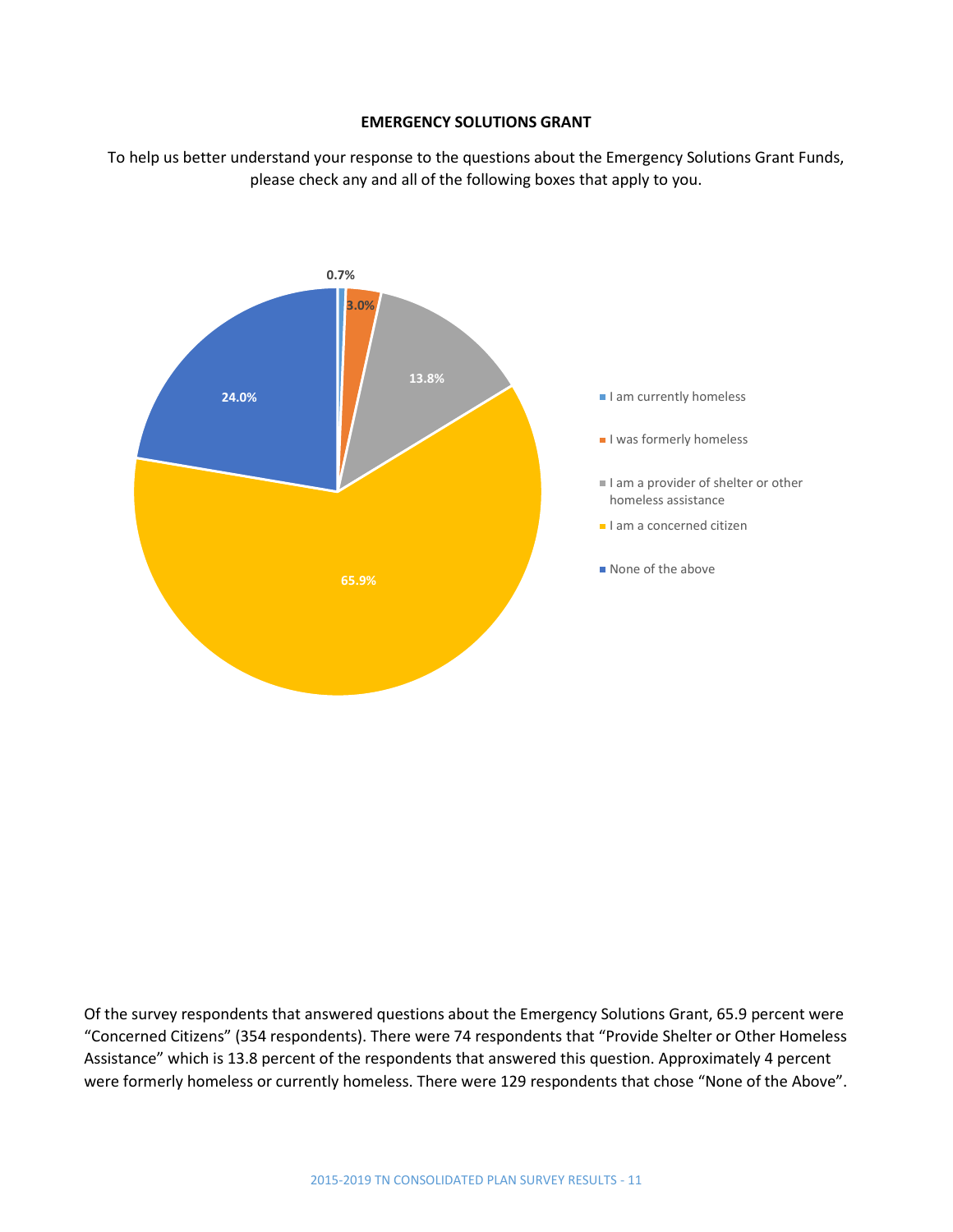#### **HOUSING OPPORTUNITIES FOR PERSONS WITH AIDS PROGRAM**

*The Tennessee Department of Health administers the Housing Opportunities for Persons with AIDS (HOPWA) Program. This is the only federally funded program dedicated to the housing needs of people living with HIV/AIDS. The Department of Health provides funds to nonprofits to assist HIV-infected clients and their family members who are threatened with homelessness. The financial assistance helps to stabilize their lives and thereby preventing homelessness.*



Please tell us how important each of these programs is to you.

When asked about the importance each of the HOPWA activity, in the "Very Important" category, most respondents chose the "Supportive Services Program" (285 respondents), followed by the "Permanent Housing Placement Program" (250 respondents). For the "Important" category, most respondents selected "Housing Assessment Plan" (221 respondents) and "Short-Term Rent, Mortgage, and Utility Payment Program" ranked second in this category (203 respondents). In the "Somewhat Important" category, the highest ranked programs tied between "Housing Information Service Program" and "Housing Assessment Plan" (90 respondents each).

Respondents representing nonprofit organizations chose "Supportive Services Program" the most for the "Very Important" category (116 respondents, 67.4 percent), followed by "Permanent Housing Placement Program" (106 respondents, 61.6 percent). For the "Important" category, most nonprofit organizations selected "Housing Assessment Plan" (66 respondents, 38.4 percent), followed by "Short-term Rent, Mortgage, and Utility Payment Program" (61 respondents, 35.9 percent).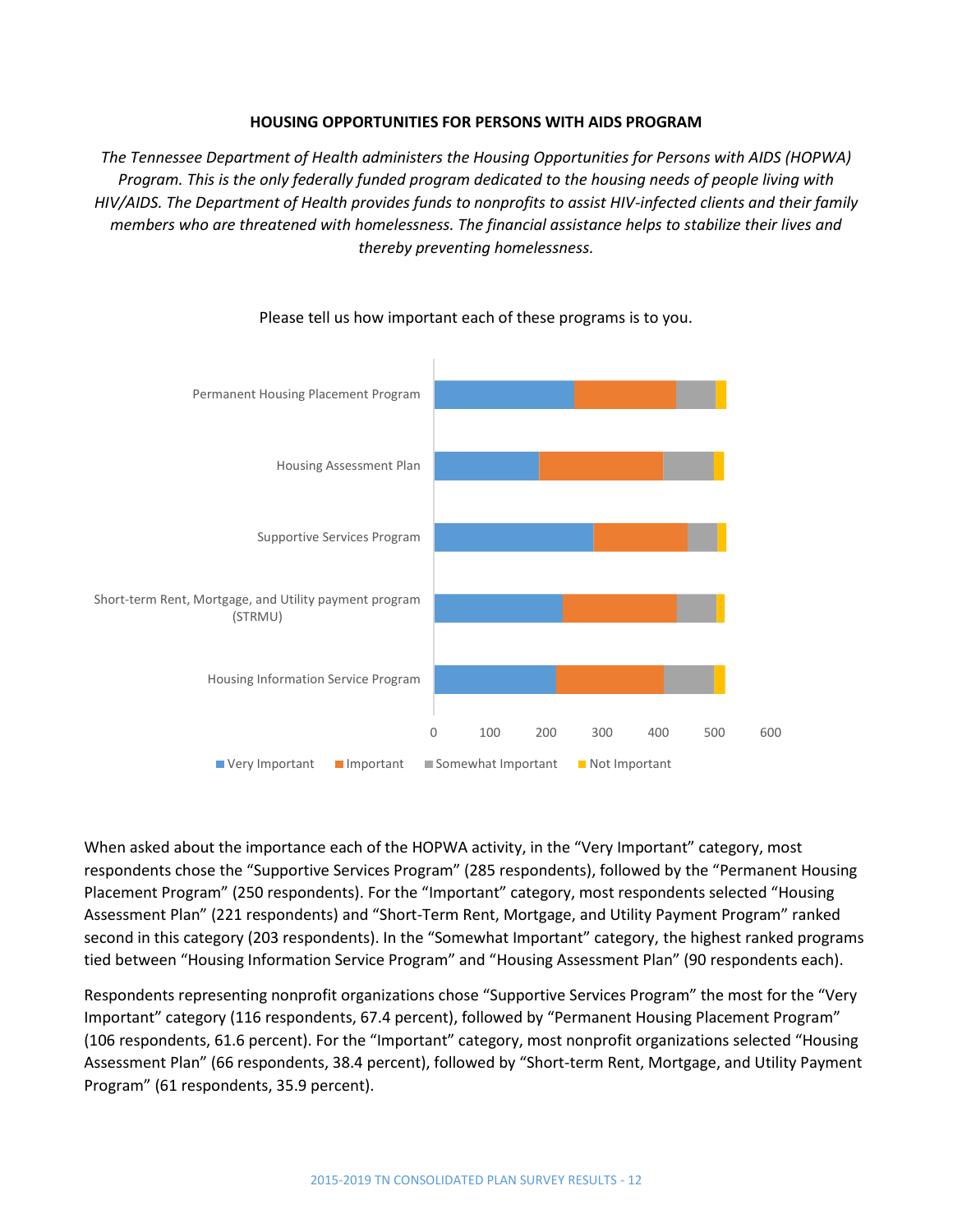#### **HOUSING NEEDS**

#### Please choose the 3 most important housing needs in your region.



The 3 most important housing needs chosen by survey respondents, in order, were as follows: "Extremely lowincome households are at risk of homelessness" (270 respondents, 51.9 percent); "Current renters are costburdened due to high rental rates in their community" (235 respondents, 45.2 percent); and "Households are doubling-up with family/friends into overcrowded living arrangements" (182 respondents, 35 percent).

The 3 most important housing needs chosen by housing provider and developer respondents, in order, were as follows: "Extremely low-income households are at risk of homelessness" (28 respondents, 53.9 percent); "Current renters are cost-burdened due to high rental rates in their community" (25 respondents, 48.1 percent); and "There are insufficient housing options suitable for people with disabilities" (22 respondents, 42.3 percent).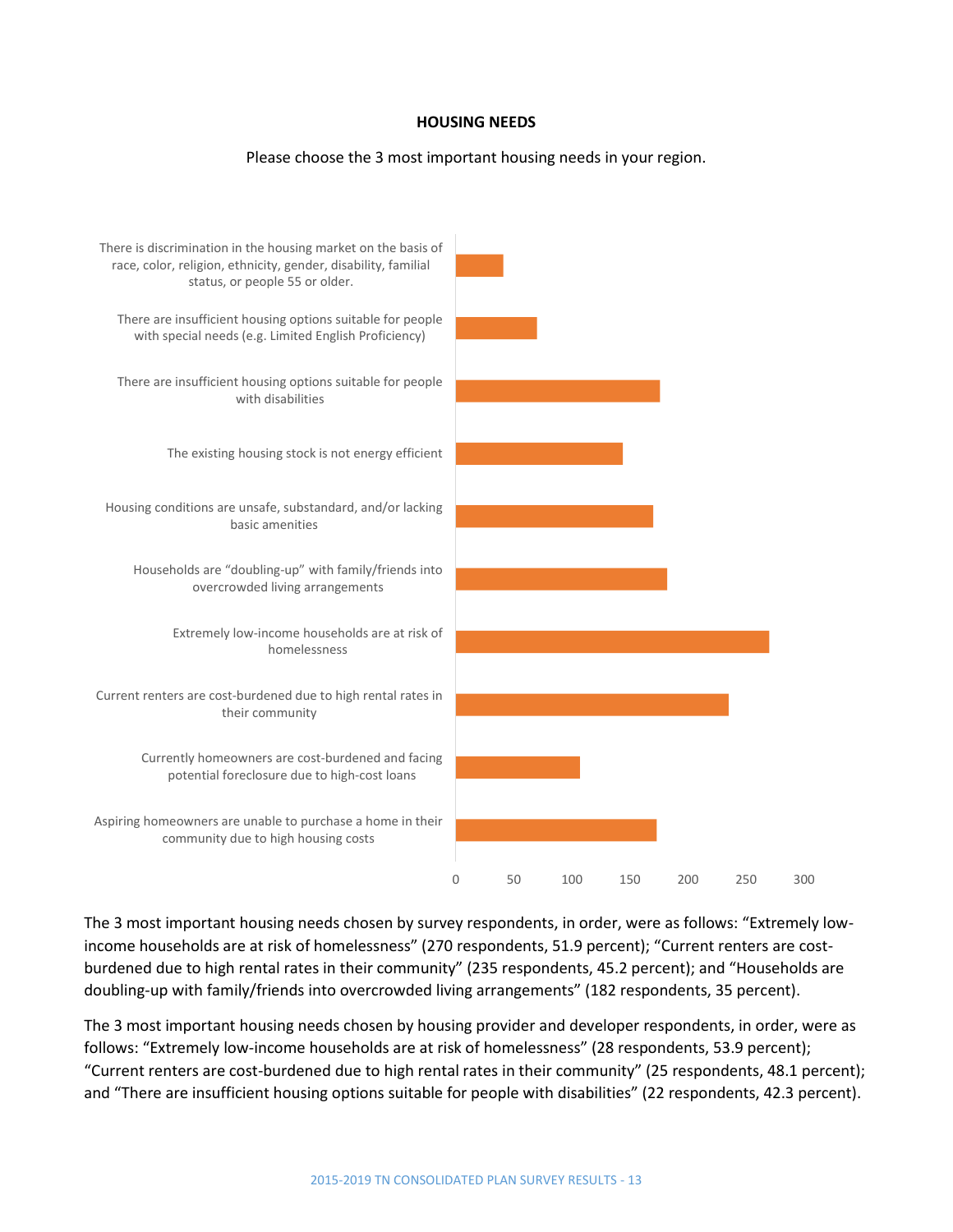## **COMMUNITY DEVELOPMENT NEEDS**

### Please choose the 3 most important community development needs in your region.



The 3 most important community development needs chosen by survey respondents, in order, were as follows: "There is a lack of jobs that pay sufficient wage to support a family/household" (326 respondents, 62.9 percent); "Existing public transit, pedestrian, and bicycling facilities are insufficient to meet the transportation needs of the population" (254 respondents, 49 percent); and "Residents lack the training and job skills needed to access employment opportunities in the region" (239 respondents, 46.1 percent).

The 3 most important community development needs chosen by City and County Mayor respondents, in order, were as follows: "Residents lack the training and job skills needed to access employment opportunities in the region" (37 respondents, 80.4 percent); "There is a lack of jobs that pay sufficient wage to support a family/household" (31 respondents, 67.4 percent); and "There is a lack of quality childcare options that are affordable or available during non-traditional hours" (18 respondents, 39.1 percent).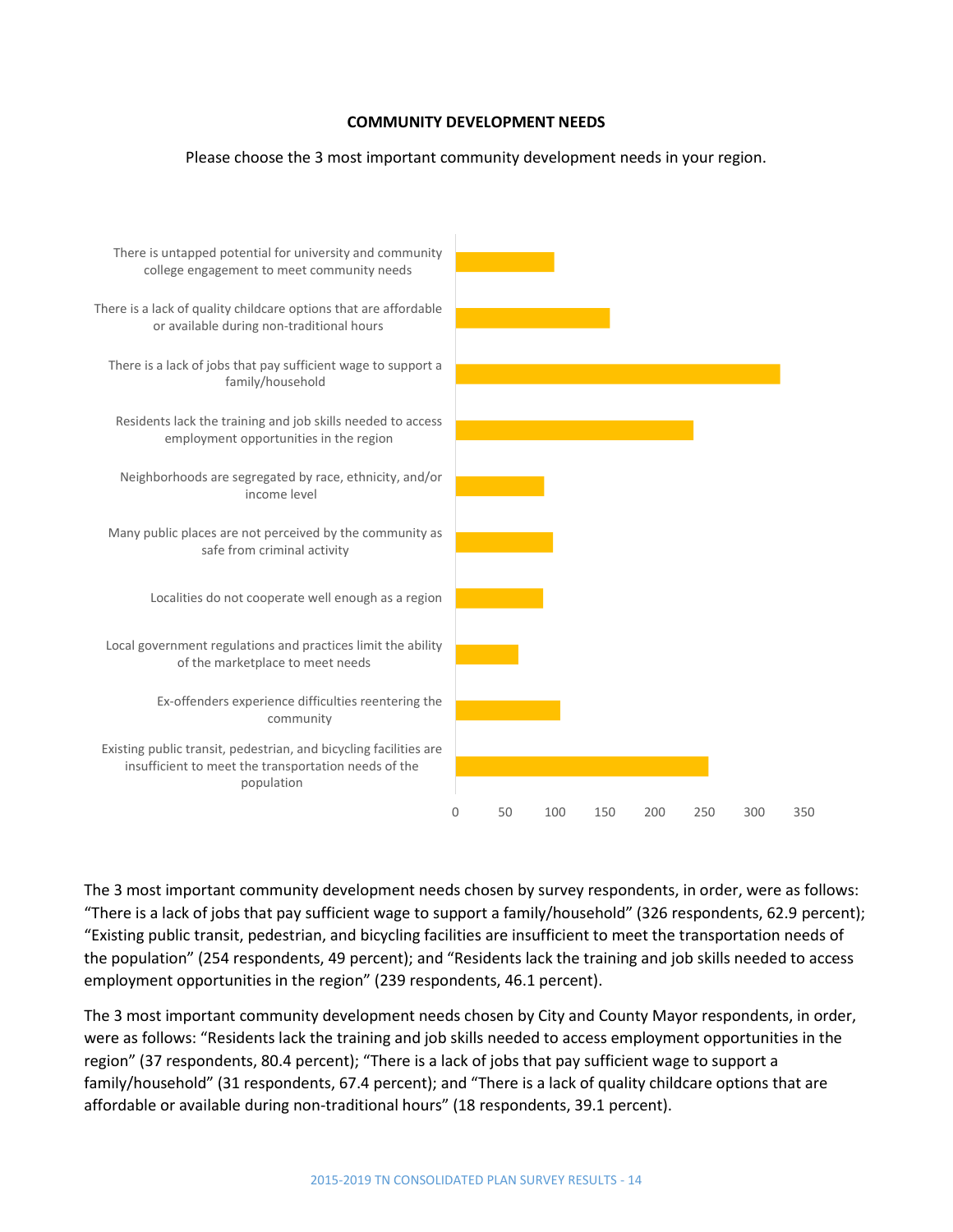#### **FAIR HOUSING**

*Fair Housing is a right protected by federal and state laws. Each Tennessee resident is entitled to equal access to housing opportunities regardless of race, color, religion, sex, national origin, disability, familial status, and creed.*



Do you believe there is housing discrimination in your region of Tennessee?

When asked if respondents believe there is housing discrimination in their region of Tennessee, 216 respondents selected yes (41.4 percent), while 306 respondents believe there is not housing discrimination in their region of Tennessee (58.6 percent). Of the total survey respondents, 149 skipped this question. Often it is difficult to recognize housing discrimination and even the victims of the discrimination are not aware that it has taken place. The fact that more respondents believe there is not discrimination in their region of Tennessee shows the lack of visibility of housing discrimination. Tennessee's Analysis of Impediments to Fair Housing Choice report explains that residents in Tennessee still has housing discrimination in every region of the state.

Most housing provider and developer respondents believe there is not housing discrimination in their region of Tennessee (30 respondents, 58.8 percent).

Most nonprofit organization respondents believe there is housing discrimination in their region of Tennessee (93 respondents, 54.7 percent).